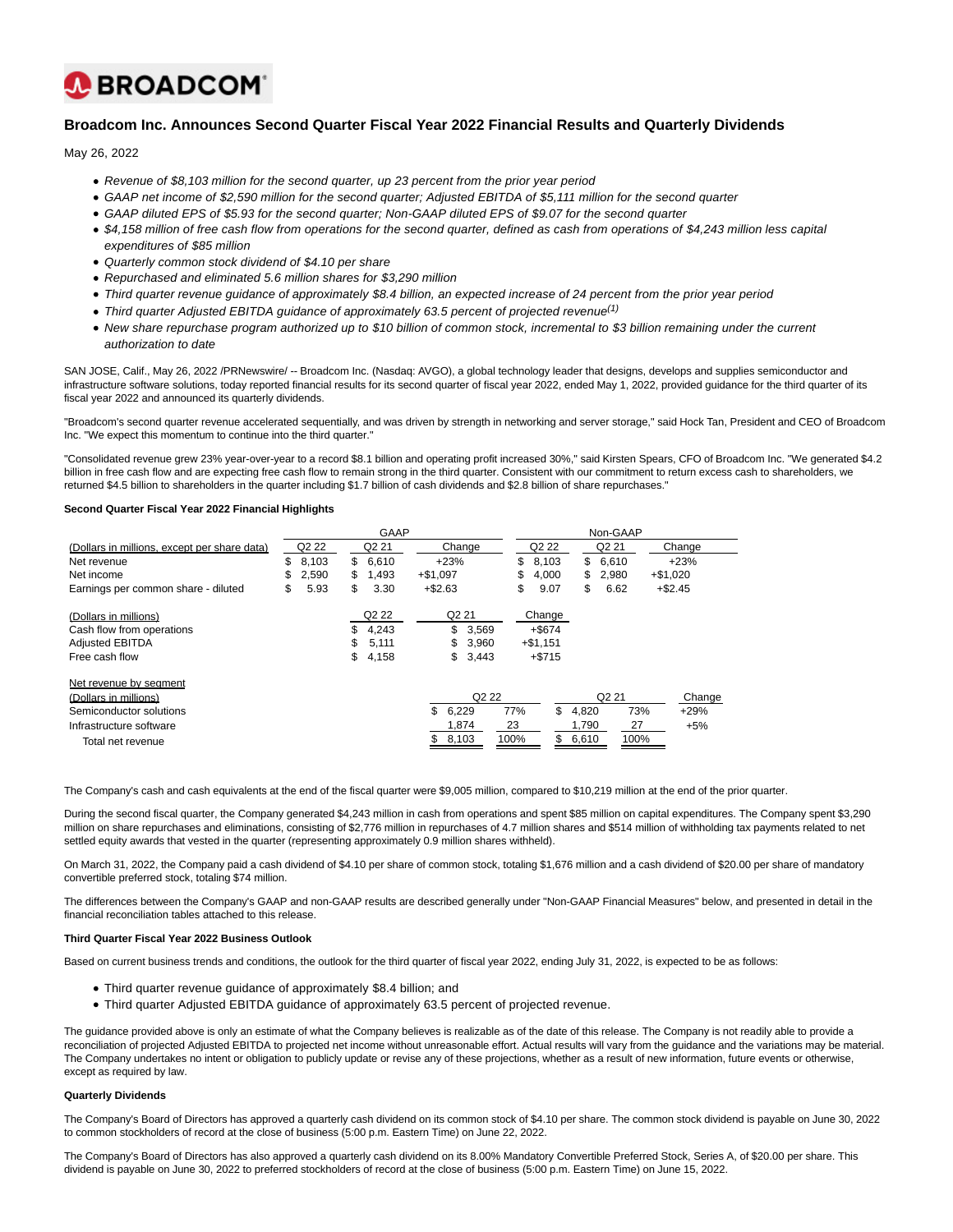#### **New Share Repurchase Authorization**

The Company's Board of Directors has authorized a new share repurchase program to repurchase up to \$10 billion of our common stock through December 31, 2023. This new share repurchase authorization is in addition to the share repurchase program authorized in December 2021, under which we may repurchase the current remaining \$3 billion of common stock through December 31, 2022. Repurchases under the new share repurchase authorization may be made through a variety of methods, including open market or privately negotiated purchases. The timing and amount of shares repurchased will depend on the stock price, business and market conditions, corporate and regulatory requirements, alternative investment opportunities, acquisition opportunities and other factors. Broadcom is not obligated to repurchase any specific amount of shares of common stock, and the share repurchase program may be suspended or terminated at any time.

# **Conference Call**

In a separate press release issued today, Broadcom announced the proposed acquisition of VMware, Inc.

Broadcom will host a conference call today at 8:00 a.m. Eastern Time (5:00 a.m. Pacific Time). A live webcast and the accompanying materials will be available in the "Investors" section of Broadcom's website at [https://investors.broadcom.com i](https://c212.net/c/link/?t=0&l=en&o=3548087-1&h=2057488078&u=https%3A%2F%2Finvestors.broadcom.com%2F&a=https%3A%2F%2Finvestors.broadcom.com)n advance of the conference call.

**To Listen via Telephone:** Preregistration is required by the conference call operator. Please preregister at: [http://www.directeventreg.com/registration/event/5733459.](https://c212.net/c/link/?t=0&l=en&o=3548087-1&h=2971297480&u=http%3A%2F%2Fwww.directeventreg.com%2Fregistration%2Fevent%2F5733459&a=http%3A%2F%2Fwww.directeventreg.com%2Fregistration%2Fevent%2F5733459) Upon registering, you will be emailed a dial-in number, direct passcode and unique PIN.

To Listen via Internet: The conference call can be accessed live online in the Investors section of the Broadcom website at https://investors.broadcom.com/.

**Replay:** A telephone playback of the conference call can be accessed for one week following the call by dialing: (855) 859-2056; International + 1 (404) 537-3406; Passcode: 5733459; or through the Investors section of the Broadcom website at [https://investors.broadcom.com/.](https://c212.net/c/link/?t=0&l=en&o=3548087-1&h=2789069156&u=https%3A%2F%2Finvestors.broadcom.com%2F&a=https%3A%2F%2Finvestors.broadcom.com%2F) 

## **Non-GAAP Financial Measures**

The non-GAAP measures should not be considered as a substitute for, or superior to, measures of financial performance prepared in accordance with GAAP. A reconciliation between GAAP and non-GAAP financial data is included in the supplemental financial data attached to this press release. Broadcom believes non-GAAP financial information provides additional insight into the Company's on-going performance. Therefore, Broadcom provides this information to investors for a more consistent basis of comparison and to help them evaluate the results of the Company's on-going operations and enable more meaningful period to period comparisons.

In addition to GAAP reporting, Broadcom provides investors with net income, operating income, gross margin, operating expenses, cash flow and other data on a non-GAAP basis. This non-GAAP information excludes amortization of acquisition-related intangible assets, stock-based compensation expense, restructuring, impairment and disposal charges, acquisition-related costs, including integration costs, purchase accounting effect on inventory, litigation settlements, loss on debt extinguishment, gains (losses) on investments, income (loss) from discontinued operations, non-GAAP tax reconciling adjustments, and other adjustments. Management does not believe that these items are reflective of the Company's underlying performance. Internally, these non-GAAP measures are significant measures used by management for purposes of evaluating the core operating performance of the Company, establishing internal budgets, calculating return on investment for development programs and growth initiatives, comparing performance with internal forecasts and targeted business models, strategic planning, evaluating and valuing potential acquisition candidates and how their operations compare to the Company's operations, and benchmarking performance externally against the Company's competitors. The exclusion of these and other similar items from Broadcom's non-GAAP financial results should not be interpreted as implying that these items are non-recurring, infrequent or unusual.

Free cash flow measures have limitations as they omit certain components of the overall cash flow statement and do not represent the residual cash flow available for discretionary expenditures. Investors should not consider presentation of free cash flow measures as implying that stockholders have any right to such cash. Broadcom's free cash flow may not be calculated in a manner comparable to similarly named measures used by other companies.

#### **About Broadcom Inc.**

Broadcom Inc. (NASDAQ: AVGO) is a global technology leader that designs, develops and supplies a broad range of semiconductor and infrastructure software solutions. Broadcom's category-leading product portfolio serves critical markets including data center, networking, enterprise software, broadband, wireless, storage and industrial. Our solutions include data center networking and storage, enterprise, mainframe and cyber security software focused on automation, monitoring and security, smartphone components, telecoms and factory automation. For more information, go t[o https://www.broadcom.com.](https://c212.net/c/link/?t=0&l=en&o=3548087-1&h=3871456969&u=https%3A%2F%2Fwww.broadcom.com%2F&a=https%3A%2F%2Fwww.broadcom.com)

### **Cautionary Note Regarding Forward-Looking Statements**

This announcement contains forward-looking statements (including within the meaning of Section 21E of the United States Securities Exchange Act of 1934, as amended, and Section 27A of the United States Securities Act of 1933, as amended) concerning Broadcom. These statements include, but are not limited to, statements that address our expected future business and financial performance, our plans and expectations with regard to our share repurchases, and other statements identified by words such as "will," "expect," "believe," "anticipate," "estimate," "should," "intend," "plan," "potential," "predict," "project," "aim," and similar words, phrases or expressions. These forward-looking statements are based on current expectations and beliefs of the management of Broadcom, as well as assumptions made by, and information currently available to, such management, current market trends and market conditions and involve risks and uncertainties, many of which are outside the Company's and management's control, and which may cause actual results to differ materially from those contained in forward-looking statements. Accordingly, you should not place undue reliance on such statements.

Particular uncertainties that could materially affect future results include risks associated with: the COVID-19 pandemic continues to disrupt, normal business activity, and which may have an adverse effect on our results of operations; any loss of our significant customers and fluctuations in the timing and volume of significant customer demand; our dependence on contract manufacturing and outsourced supply chain; our dependency on a limited number of suppliers; government regulations and administrative proceedings, trade restrictions and trade tensions; global economic conditions and concerns; cyclicality in the semiconductor industry or in our target markets; global political and economic conditions; our significant indebtedness and the need to generate sufficient cash flows to service and repay such debt; the amount and frequency of our share repurchase programs; dependence on and risks associated with distributors and resellers of our products; dependence on senior management and our ability to attract and retain qualified personnel; any acquisitions we may make, such as delays, challenges and expenses associated with receiving governmental and regulatory approvals and satisfying other closing conditions, and with integrating acquired businesses with our existing businesses and our ability to achieve the benefits, growth prospects and synergies expected by such acquisitions; involvement in legal proceedings; quarterly and annual fluctuations in operating results; our ability to accurately estimate customers' demand and adjust our manufacturing and supply chain accordingly; our competitive performance and ability to continue achieving design wins with our customers, as well as the timing of any design wins; prolonged disruptions of our or our contract manufacturers' manufacturing facilities, warehouses or other significant operations; our ability to improve our manufacturing efficiency and quality; our dependence on outsourced service providers for certain key business services and their ability to execute to our requirements; our ability to protect against cyber security threats and a breach of security systems; our ability to maintain or improve gross margin; our ability to protect our intellectual property and the unpredictability of any associated litigation expenses; compatibility of our software products with operating environments, platforms or third-party products; our ability to enter into satisfactory software license agreements; availability of third party software used in our products; use of open source code sources in our products; any expenses or reputational damage associated with resolving customer product warranty and indemnification claims; market acceptance of the end products into which our products are designed; our ability to sell to new types of customers and to keep pace with technological advances; our compliance with privacy and data security laws; fluctuations in foreign exchange rates; our provision for income taxes and overall cash tax costs, legislation that may impact our overall cash tax costs and our ability to maintain tax concessions in certain jurisdictions; and other events and trends on a national, regional and global scale, including those of a political, economic, business, competitive and regulatory nature. Many of the foregoing risks and uncertainties are, and will be, exacerbated by the COVID-19 pandemic and any worsening of the global business and economic environment as a result.

Our filings with the SEC, which you may obtain for free at the SEC's website at [http://www.sec.gov,](https://c212.net/c/link/?t=0&l=en&o=3548087-1&h=1702648624&u=http%3A%2F%2Fwww.sec.gov&a=http%3A%2F%2Fwww.sec.gov) discuss some of the important risk factors that may affect our business, results of operations and financial condition. Actual results may vary from the estimates provided. We undertake no intent or obligation to publicly update or revise any of the estimates and other forward-looking statements made in this announcement, whether as a result of new information, future events or otherwise, except as required by law.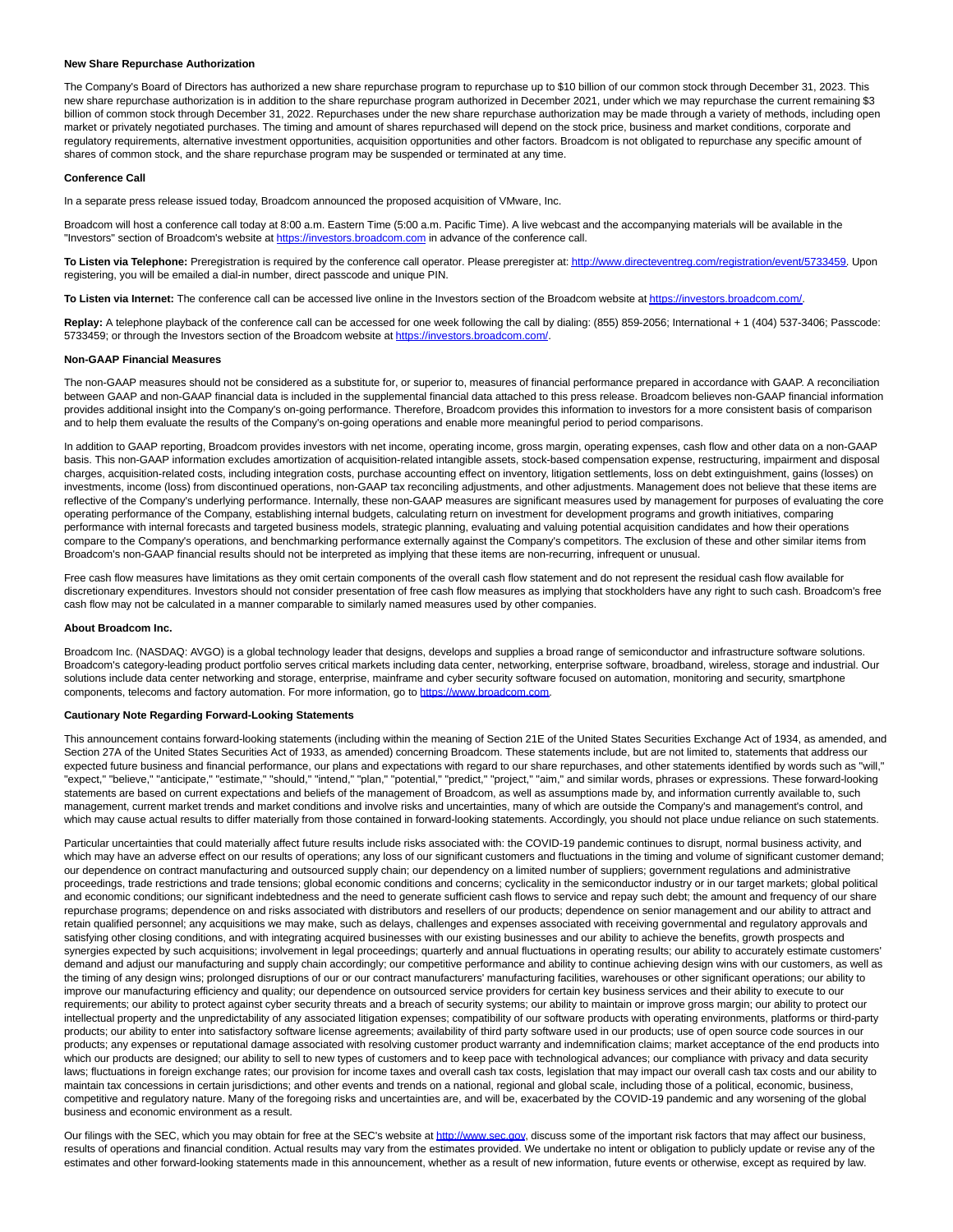# (AVGO-Q)

(1) The Company is not readily able to provide a reconciliation of the projected non-GAAP financial information presented to the relevant projected GAAP measure without unreasonable effort.

# **BROADCOM INC. CONDENSED CONSOLIDATED STATEMENTS OF OPERATIONS - UNAUDITED (IN MILLIONS, EXCEPT PER SHARE DATA)**

|                                                         | <b>Fiscal Quarter Ended</b> |                |    |                     |    |                | <b>Two Fiscal Quarters Ended</b> |                |                |         |  |  |  |
|---------------------------------------------------------|-----------------------------|----------------|----|---------------------|----|----------------|----------------------------------|----------------|----------------|---------|--|--|--|
|                                                         |                             | May 1,<br>2022 |    | January 30,<br>2022 |    | May 2,<br>2021 |                                  | May 1,<br>2022 | May 2,<br>2021 |         |  |  |  |
| Net revenue                                             | \$                          | 8,103          | \$ | 7,706               | \$ | 6,610          | \$                               | 15,809         | \$             | 13,265  |  |  |  |
| Cost of revenue:                                        |                             |                |    |                     |    |                |                                  |                |                |         |  |  |  |
| Cost of revenue                                         |                             | 1,956          |    | 1,925               |    | 1,699          |                                  | 3,881          |                | 3,513   |  |  |  |
| Amortization of acquisition-related intangible assets   |                             | 707            |    | 730                 |    | 853            |                                  | 1,437          |                | 1,727   |  |  |  |
| Restructuring charges                                   |                             | 1              |    | 2                   |    | 1              |                                  | 3              |                | 16      |  |  |  |
| Total cost of revenue                                   |                             | 2,664          |    | 2.657               |    | 2,553          |                                  | 5.321          |                | 5.256   |  |  |  |
| Gross margin                                            |                             | 5,439          |    | 5,049               |    | 4,057          |                                  | 10,488         |                | 8,009   |  |  |  |
| Research and development                                |                             | 1,261          |    | 1,206               |    | 1,238          |                                  | 2,467          |                | 2,449   |  |  |  |
| Selling, general and administrative                     |                             | 368            |    | 321                 |    | 325            |                                  | 689            |                | 664     |  |  |  |
| Amortization of acquisition-related intangible assets   |                             | 398            |    | 397                 |    | 494            |                                  | 795            |                | 988     |  |  |  |
| Restructuring, impairment and disposal charges          |                             | 18             |    | 17                  |    | 25             |                                  | 35             |                | 96      |  |  |  |
| Total operating expenses                                |                             | 2,045          |    | 1,941               |    | 2,082          |                                  | 3,986          |                | 4,197   |  |  |  |
| Operating income                                        | 3,394                       |                |    | 3,108               |    | 1,975          |                                  | 6,502          |                | 3,812   |  |  |  |
| Interest expense                                        |                             | (518)          |    | (407)               |    | (466)          |                                  | (925)          |                | (1,036) |  |  |  |
| Other income (expense), net                             |                             | (86)           |    | (14)                |    | (23)           |                                  | (100)          |                | 94      |  |  |  |
| Income before income taxes                              |                             | 2,790          |    | 2,687               |    | 1,486          |                                  | 5,477          |                | 2,870   |  |  |  |
| Provision for (benefit from) income taxes               |                             | 200            |    | 215                 |    | (7)            |                                  | 415            |                | (1)     |  |  |  |
| Net income                                              |                             | 2,590          |    | 2,472               |    | 1,493          |                                  | 5,062          |                | 2,871   |  |  |  |
| Dividends on preferred stock                            |                             | (75)           |    | (74)                |    | (76)           |                                  | (149)          |                | (150)   |  |  |  |
| Net income attributable to common stock                 | \$                          | 2,515          | \$ | 2,398               | \$ | 1,417          | \$                               | 4,913          | \$             | 2,721   |  |  |  |
| Net income per share attributable to common stock:      |                             |                |    |                     |    |                |                                  |                |                |         |  |  |  |
| <b>Basic</b>                                            | \$                          | 6.16           | \$ | 5.82                | \$ | 3.46           | \$                               | 11.98          | \$             | 6.67    |  |  |  |
| Diluted <sup>(1)</sup>                                  | \$                          | 5.93           | \$ | 5.59                | \$ | 3.30           | \$                               | 11.53          | \$             | 6.34    |  |  |  |
| Weighted-average shares used in per share calculations: |                             |                |    |                     |    |                |                                  |                |                |         |  |  |  |
| Basic                                                   |                             | 408            |    | 412                 |    | 409            |                                  | 410            |                | 408     |  |  |  |
| Diluted <sup>(1)</sup>                                  |                             | 424            |    | 429                 |    | 429            |                                  | 426            |                | 429     |  |  |  |
| Stock-based compensation expense:                       |                             |                |    |                     |    |                |                                  |                |                |         |  |  |  |
| Cost of revenue                                         | \$                          | 36             | \$ | 36                  | \$ | 38             | \$                               | 72             | \$             | 70      |  |  |  |
| Research and development                                |                             | 261            |    | 268                 |    | 307            |                                  | 529            |                | 635     |  |  |  |
| Selling, general and administrative                     |                             | 89             |    | 83                  |    | 80             |                                  | 172            |                | 164     |  |  |  |
| Total stock-based compensation expense                  | \$                          | 386            | \$ | 387                 | \$ | 425            | \$                               | 773            | \$             | 869     |  |  |  |

(1) Excludes the potentially dilutive effect of Mandatory Convertible Preferred Stock as the impact was antidilutive.

# **BROADCOM INC. FINANCIAL RECONCILIATION: GAAP TO NON-GAAP - UNAUDITED (IN MILLIONS)**

|                                                       |    | <b>Two Fiscal Quarters Ended</b> |                     |       |                |                |        |     |                |
|-------------------------------------------------------|----|----------------------------------|---------------------|-------|----------------|----------------|--------|-----|----------------|
|                                                       |    | May 1,<br>2022                   | January 30,<br>2022 |       | May 2,<br>2021 | May 1,<br>2022 |        |     | May 2,<br>2021 |
| Gross margin on GAAP basis                            | \$ | 5.439                            | \$.                 | 5.049 | \$4,057        |                | 10.488 | \$  | 8,009          |
| Amortization of acquisition-related intangible assets |    | 707                              |                     | 730   | 853            |                | 1.437  |     | 1,727          |
| Stock-based compensation expense                      |    | 36                               |                     | 36    | 38             |                | 72     |     | 70             |
| Restructuring charges                                 |    |                                  |                     | 2     |                |                |        |     | 16             |
| Acquisition-related costs                             |    |                                  |                     |       |                |                |        |     | 6              |
| Gross margin on non-GAAP basis                        |    | 6,186                            |                     | 5,821 | \$4,952        |                | 12,007 |     | 9,828          |
| Research and development on GAAP basis                | \$ | 1.261                            | \$                  | .206  | \$1,238        | \$.            | 2.467  | \$. | 2,449          |
| Stock-based compensation expense                      |    | 261                              |                     | 268   | 307            |                | 529    |     | 635            |
| Acquisition-related costs                             |    |                                  |                     |       |                |                |        |     |                |
| Research and development on non-GAAP basis            |    | 000.                             |                     | 938   | 930            |                | ,938   |     | 812.ا          |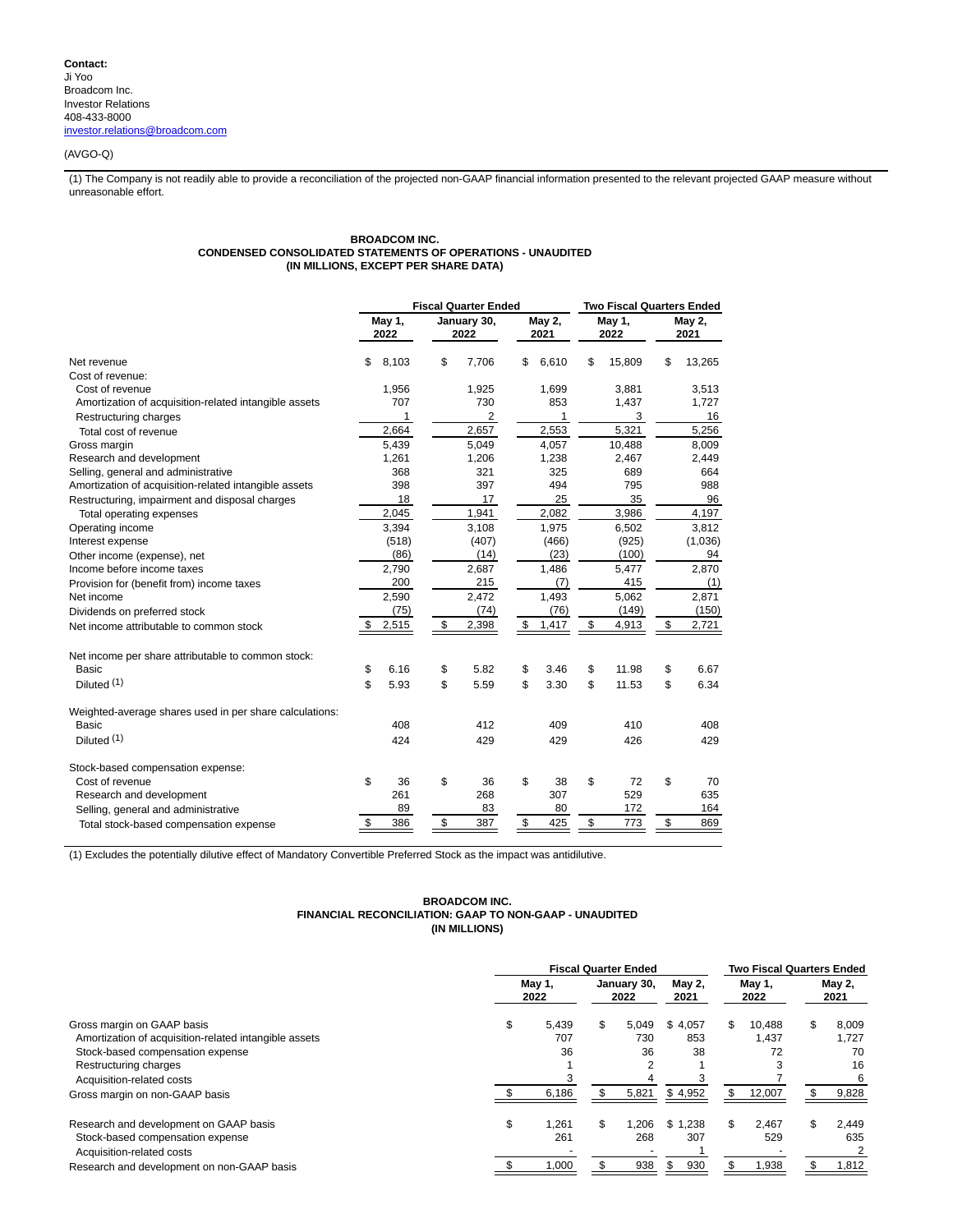| Selling, general and administrative expense on GAAP basis<br>Stock-based compensation expense<br>Acquisition-related costs                                                                                                                                                                                   | \$       | 368<br>89<br>32                                         | \$       | 321<br>83<br>11                                  | \$                  | 325<br>80<br>25                                          | \$                   | 689<br>172<br>43                                         | \$                      | 664<br>164<br>66                                           |
|--------------------------------------------------------------------------------------------------------------------------------------------------------------------------------------------------------------------------------------------------------------------------------------------------------------|----------|---------------------------------------------------------|----------|--------------------------------------------------|---------------------|----------------------------------------------------------|----------------------|----------------------------------------------------------|-------------------------|------------------------------------------------------------|
| Selling, general and administrative expense on non-GAAP basis                                                                                                                                                                                                                                                | \$       | 247                                                     | \$       | 227                                              | \$                  | 220                                                      | $\$$                 | 474                                                      | \$                      | 434                                                        |
| Total operating expenses on GAAP basis<br>Amortization of acquisition-related intangible assets<br>Stock-based compensation expense<br>Restructuring, impairment and disposal charges<br>Acquisition-related costs                                                                                           | \$       | 2,045<br>398<br>350<br>18<br>32                         | \$       | 1,941<br>397<br>351<br>17<br>11                  |                     | \$2,082<br>494<br>387<br>25<br>26                        | \$                   | 3,986<br>795<br>701<br>35<br>43                          | \$                      | 4,197<br>988<br>799<br>96<br>68                            |
| Total operating expenses on non-GAAP basis                                                                                                                                                                                                                                                                   | \$       | 1,247                                                   | \$       | 1,165                                            |                     | \$1,150                                                  | \$                   | 2,412                                                    | \$                      | 2,246                                                      |
| Operating income on GAAP basis<br>Amortization of acquisition-related intangible assets<br>Stock-based compensation expense<br>Restructuring, impairment and disposal charges<br>Acquisition-related costs                                                                                                   | \$       | 3,394<br>1,105<br>386<br>19<br>35                       | \$       | 3,108<br>1,127<br>387<br>19<br>15                |                     | \$1,975<br>1,347<br>425<br>26<br>29                      | \$                   | 6,502<br>2,232<br>773<br>38<br>50                        | \$                      | 3,812<br>2,715<br>869<br>112<br>74                         |
| Operating income on non-GAAP basis                                                                                                                                                                                                                                                                           | \$       | 4,939                                                   | \$       | 4,656                                            |                     | \$3,802                                                  | \$                   | 9,595                                                    | \$                      | 7,582                                                      |
| Interest expense on GAAP basis<br>Loss on debt extinguishment<br>Interest expense on non-GAAP basis                                                                                                                                                                                                          | \$<br>\$ | (518)<br>112<br>(406)                                   | \$<br>\$ | (407)<br>(407)                                   | \$<br>$\frac{1}{2}$ | (466)<br>50<br>(416)                                     | \$<br>$$\mathbb{S}$$ | (925)<br>112<br>(813)                                    | \$<br>$\frac{1}{2}$     | (1,036)<br>222<br>(814)                                    |
| Other income (expense), net on GAAP basis<br>(Gains) losses on investments                                                                                                                                                                                                                                   | \$       | (86)<br>99                                              | \$       | (14)<br>16                                       | \$                  | (23)<br>25                                               | \$                   | (100)<br>115                                             | \$                      | 94<br>(94)                                                 |
| Other<br>Other income (expense), net on non-GAAP basis                                                                                                                                                                                                                                                       | \$       | 13                                                      | \$       | $\overline{\mathbf{c}}$                          | $\frac{1}{2}$       | (1)<br>$\mathbf{1}$                                      | $\frac{1}{2}$        | 15                                                       | $\sqrt[6]{\frac{2}{5}}$ | (3)<br>(3)                                                 |
| Provision for (benefit from) income taxes on GAAP basis<br>Non-GAAP tax reconciling adjustments                                                                                                                                                                                                              | \$       | 200<br>346                                              | \$       | 215<br>295                                       | \$                  | (7)<br>414                                               | \$                   | 415<br>641                                               | \$                      | (1)<br>813                                                 |
| Provision for income taxes on non-GAAP basis                                                                                                                                                                                                                                                                 | \$       | 546                                                     | \$       | 510                                              | \$                  | 407                                                      | \$                   | 1,056                                                    | \$                      | 812                                                        |
| Net income on GAAP basis<br>Amortization of acquisition-related intangible assets<br>Stock-based compensation expense<br>Restructuring, impairment and disposal charges<br>Acquisition-related costs<br>Loss on debt extinguishment<br>(Gains) losses on investments<br>Non-GAAP tax reconciling adjustments | \$       | 2,590<br>1,105<br>386<br>19<br>35<br>112<br>99<br>(346) | \$       | 2,472<br>1,127<br>387<br>19<br>15<br>16<br>(295) |                     | \$1,493<br>1,347<br>425<br>26<br>28<br>50<br>25<br>(414) | \$                   | 5,062<br>2,232<br>773<br>38<br>50<br>112<br>115<br>(641) | \$                      | 2,871<br>2,715<br>869<br>112<br>71<br>222<br>(94)<br>(813) |
| Net income on non-GAAP basis                                                                                                                                                                                                                                                                                 | \$       | 4,000                                                   | \$       | 3,741                                            |                     | \$2,980                                                  | \$                   | 7,741                                                    | \$                      | 5,953                                                      |
| Weighted-average shares used in per share calculations - diluted on GAAP basis<br>Non-GAAP adjustment (1)<br>Weighted-average shares used in per share calculations - diluted on non-GAAP basis                                                                                                              |          | 424<br>17<br>441                                        |          | 429<br>17<br>446                                 |                     | 429<br>21<br>450                                         |                      | 426<br>17<br>443                                         |                         | 429<br>21<br>450                                           |
| Net income on non-GAAP basis<br>Interest expense on non-GAAP basis<br>Provision for income taxes on non-GAAP basis<br>Depreciation<br>Amortization of purchased intangibles and right-of-use assets<br>Adjusted EBITDA                                                                                       | \$       | 4,000<br>406<br>546<br>135<br>24<br>5,111               | \$       | 3,741<br>407<br>510<br>136<br>24<br>4,818        |                     | 2,980<br>416<br>407<br>133<br>24<br>\$3,960              | \$                   | 7,741<br>813<br>1,056<br>271<br>48<br>9,929              | \$                      | 5,953<br>814<br>812<br>271<br>51<br>7,901                  |
| Net cash provided by operating activities<br>Purchases of property, plant and equipment                                                                                                                                                                                                                      | \$       | 4,243<br>(85)                                           | \$       | 3,486<br>(101)                                   |                     | \$3,569<br>(126)                                         | \$                   | 7,729<br>(186)                                           | \$                      | 6,682<br>(240)                                             |
| Free cash flow                                                                                                                                                                                                                                                                                               | \$       | 4,158<br><b>Fiscal Quarter</b><br>Ending                | \$       | 3,385                                            |                     | \$3,443                                                  | $\frac{1}{2}$        | 7,543                                                    | \$                      | 6,442                                                      |
| Expected average diluted share count (2):                                                                                                                                                                                                                                                                    |          | <b>July 31,</b><br>2022                                 |          |                                                  |                     |                                                          |                      |                                                          |                         |                                                            |
| Weighted-average shares used in per share calculation - diluted on GAAP basis<br>Non-GAAP adjustment (1)<br>Weighted-average shares used in per share calculation - diluted on non-GAAP basis                                                                                                                |          | 421<br>18<br>439                                        |          |                                                  |                     |                                                          |                      |                                                          |                         |                                                            |

(1) Non-GAAP adjustment for the number of shares used in the diluted per share calculations excludes the impact of stock-based compensation expense expected to be incurred in future periods and not yet recognized in the financial statements, which would otherwise be assumed to be used to repurchase shares under the GAAP treasury stock method. In addition, the non-GAAP adjustment includes the impact of Mandatory Convertible Preferred Stock that is antidilutive on a GAAP basis. For the fiscal quarter ending July 31, 2022, the non-GAAP adjustment includes the impact of Mandatory Convertible Preferred Stock that is expected to be antidilutive on a GAAP basis. (2) Excludes the effects of potential share repurchases.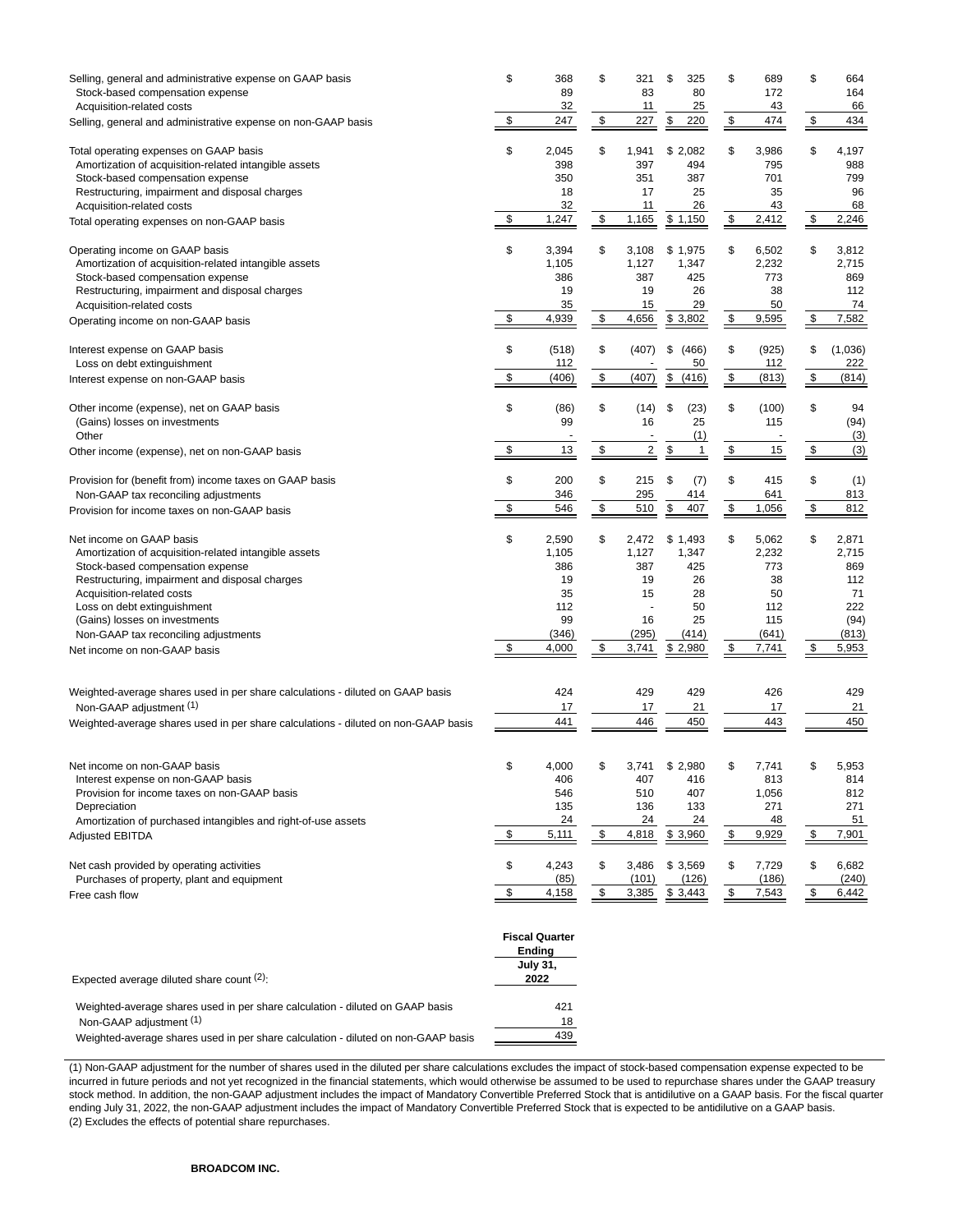### **CONDENSED CONSOLIDATED BALANCE SHEETS - UNAUDITED (IN MILLIONS)**

|                                                                                                                                                                                      | May 1,<br>2022                                   | October 31,<br>2021                                |
|--------------------------------------------------------------------------------------------------------------------------------------------------------------------------------------|--------------------------------------------------|----------------------------------------------------|
| <b>ASSETS</b>                                                                                                                                                                        |                                                  |                                                    |
| Current assets:<br>Cash and cash equivalents<br>Trade accounts receivable, net<br>Inventory<br>Other current assets<br><b>Total current assets</b>                                   | \$<br>9,005<br>3,083<br>1,668<br>1,054<br>14,810 | \$<br>12,163<br>2,071<br>1,297<br>1,055<br>16,586  |
| Long-term assets:<br>Property, plant and equipment, net<br>Goodwill<br>Intangible assets, net<br>Other long-term assets<br><b>Total assets</b>                                       | 2,262<br>43,603<br>9,241<br>1,803<br>71,719      | 2,348<br>43,450<br>11,374<br>1,812<br>75,570<br>\$ |
| <b>LIABILITIES AND EQUITY</b>                                                                                                                                                        |                                                  |                                                    |
| <b>Current liabilities:</b><br>Accounts payable<br>Employee compensation and benefits<br>Current portion of long-term debt<br>Other current liabilities<br>Total current liabilities | \$<br>1,069<br>751<br>302<br>4,788<br>6,910      | \$<br>1,086<br>1,066<br>290<br>3,839<br>6,281      |
| Long-term liabilities:<br>Long-term debt<br>Other long-term liabilities<br><b>Total liabilities</b>                                                                                  | 39,164<br>4,655<br>50,729                        | 39,440<br>4,860<br>50,581                          |
| Preferred stock dividend obligation                                                                                                                                                  | 27                                               | 27                                                 |
| Stockholders' equity:<br>Preferred stock<br>Common stock<br>Additional paid-in capital<br>Retained earnings                                                                          | 21,078                                           | 24,330<br>748                                      |
| Accumulated other comprehensive loss<br>Total stockholders' equity<br>Total liabilities and equity                                                                                   | (115)<br>20,963<br>71,719                        | (116)<br>24,962<br>\$<br>75,570                    |

#### **BROADCOM INC. CONDENSED CONSOLIDATED STATEMENTS OF CASH FLOWS - UNAUDITED (IN MILLIONS)**

|                                                                                   | <b>Fiscal Quarter Ended</b> |                |                     |       |   |                |                | <b>Two Fiscal Quarters Ended</b> |                |       |  |  |  |
|-----------------------------------------------------------------------------------|-----------------------------|----------------|---------------------|-------|---|----------------|----------------|----------------------------------|----------------|-------|--|--|--|
|                                                                                   |                             | May 1,<br>2022 | January 30,<br>2022 |       |   | May 2,<br>2021 | May 1,<br>2022 |                                  | May 2,<br>2021 |       |  |  |  |
| Cash flows from operating activities:                                             |                             |                |                     |       |   |                |                |                                  |                |       |  |  |  |
| Net income                                                                        | \$                          | 2,590          | \$                  | 2,472 | S | 1,493          | S              | 5,062                            | \$             | 2,871 |  |  |  |
| Adjustments to reconcile net income to net cash provided by operating activities: |                             |                |                     |       |   |                |                |                                  |                |       |  |  |  |
| Amortization of intangible and right-of-use assets                                |                             | 1,129          |                     | 1,151 |   | 1,371          |                | 2,280                            |                | 2,766 |  |  |  |
| Depreciation                                                                      |                             | 135            |                     | 136   |   | 133            |                | 271                              |                | 271   |  |  |  |
| Stock-based compensation                                                          |                             | 386            |                     | 387   |   | 425            |                | 773                              |                | 869   |  |  |  |
| Deferred taxes and other non-cash taxes                                           |                             |                |                     | 70    |   | (177)          |                | 70                               |                | (326) |  |  |  |
| Loss on debt extinguishment                                                       |                             | 100            |                     |       |   | 26             |                | 100                              |                | 198   |  |  |  |
| (Gains) losses on investments                                                     |                             | 99             |                     | 16    |   | 25             |                | 115                              |                | (94)  |  |  |  |
| Non-cash interest expense                                                         |                             | 33             |                     | 32    |   | 21             |                | 65                               |                | 43    |  |  |  |
| Other                                                                             |                             | 11             |                     | (1)   |   | 9              |                | 10                               |                | 19    |  |  |  |
| Changes in assets and liabilities, net of acquisitions and disposals:             |                             |                |                     |       |   |                |                |                                  |                |       |  |  |  |
| Trade accounts receivable, net                                                    |                             | (536)          |                     | (468) |   | 106            |                | (1,004)                          |                | (141) |  |  |  |
| Inventory                                                                         |                             | (147)          |                     | (223) |   | (52)           |                | (370)                            |                | (1)   |  |  |  |
| Accounts payable                                                                  |                             | (31)           |                     |       |   | (58)           |                | (31)                             |                | (14)  |  |  |  |
| Employee compensation and benefits                                                |                             | 215            |                     | (528) |   | 135            |                | (313)                            |                | (240) |  |  |  |
| Other current assets and current liabilities                                      |                             | 287            |                     | 521   |   | 182            |                | 808                              |                | 590   |  |  |  |
| Other long-term assets and long-term liabilities                                  |                             | (28)           |                     | (79)  |   | (70)           |                | (107)                            |                | (129) |  |  |  |
| Net cash provided by operating activities                                         |                             | 4,243          |                     | 3,486 |   | 3,569          |                | 7,729                            |                | 6,682 |  |  |  |
| Cash flows from investing activities:                                             |                             |                |                     |       |   |                |                |                                  |                |       |  |  |  |
| Acquisitions of businesses, net of cash acquired                                  |                             | (225)          |                     | (9)   |   |                |                | (234)                            |                | (8)   |  |  |  |
| Purchases of property, plant and equipment                                        |                             | (85)           |                     | (101) |   | (126)          |                | (186)                            |                | (240) |  |  |  |